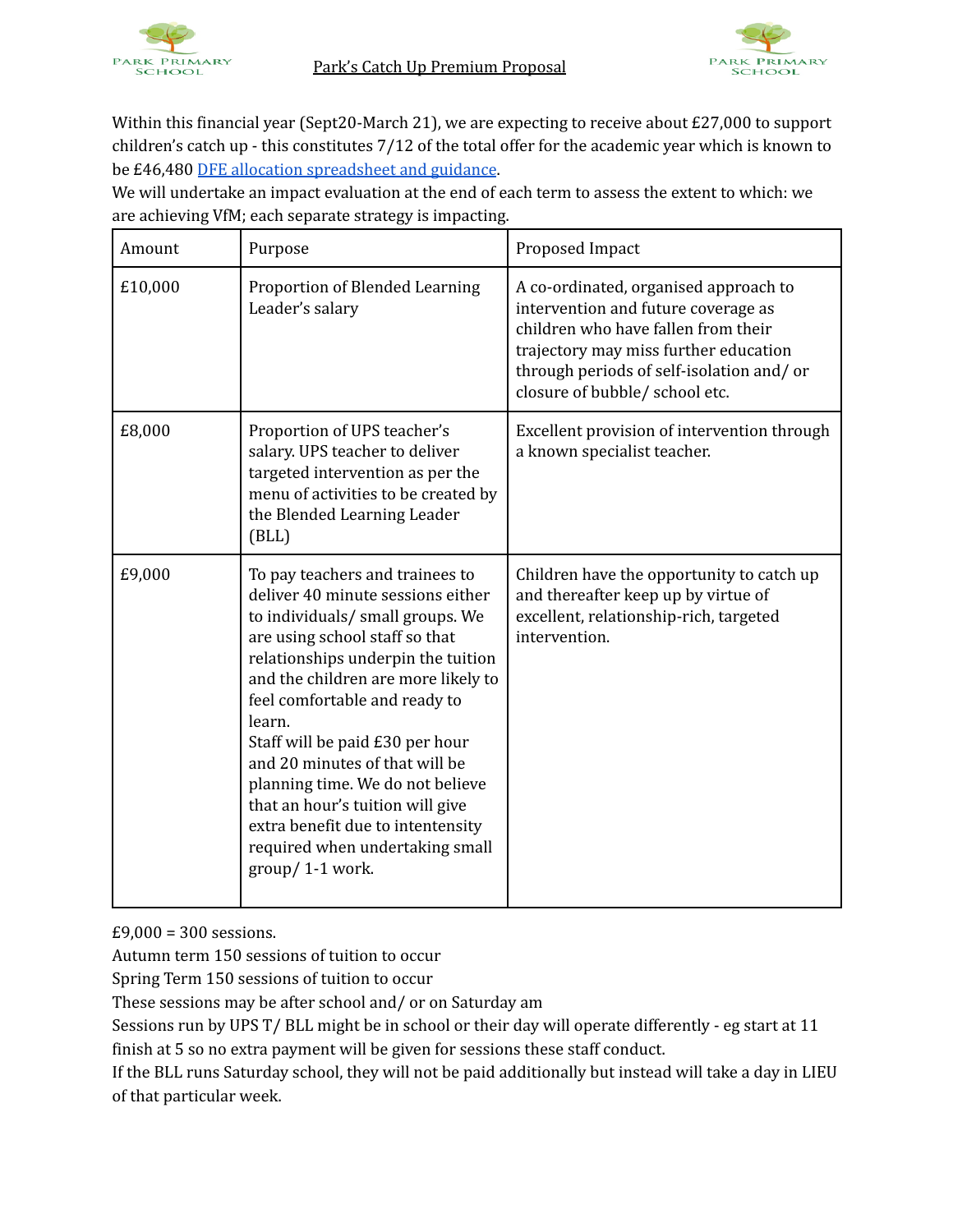



## Park's Blended Learning and Catch up offer

| <b>Offer</b> | <b>Quality First Provision</b>                                                                                                                                                                                                                                                                                                                                                                                                                                                                                                                                                                                                                                                                                                                                                                                                                    | <b>Targeted Group Intervention</b>                                                                                                                                                                                                                                                                                                                                                                                                                                                                                                                                                                                                                                                                                                                                                                                                                                                                                      | $1 - 1$                                                                                                                                                                                                                                                                                                                                                                                                                                                                                                                                                                                                                                                                                                                                                                      |
|--------------|---------------------------------------------------------------------------------------------------------------------------------------------------------------------------------------------------------------------------------------------------------------------------------------------------------------------------------------------------------------------------------------------------------------------------------------------------------------------------------------------------------------------------------------------------------------------------------------------------------------------------------------------------------------------------------------------------------------------------------------------------------------------------------------------------------------------------------------------------|-------------------------------------------------------------------------------------------------------------------------------------------------------------------------------------------------------------------------------------------------------------------------------------------------------------------------------------------------------------------------------------------------------------------------------------------------------------------------------------------------------------------------------------------------------------------------------------------------------------------------------------------------------------------------------------------------------------------------------------------------------------------------------------------------------------------------------------------------------------------------------------------------------------------------|------------------------------------------------------------------------------------------------------------------------------------------------------------------------------------------------------------------------------------------------------------------------------------------------------------------------------------------------------------------------------------------------------------------------------------------------------------------------------------------------------------------------------------------------------------------------------------------------------------------------------------------------------------------------------------------------------------------------------------------------------------------------------|
| <b>EYFS</b>  | Class teachers will<br>identify gaps through                                                                                                                                                                                                                                                                                                                                                                                                                                                                                                                                                                                                                                                                                                                                                                                                      | <b>Identification Process:</b>                                                                                                                                                                                                                                                                                                                                                                                                                                                                                                                                                                                                                                                                                                                                                                                                                                                                                          | <b>Identification Process:</b>                                                                                                                                                                                                                                                                                                                                                                                                                                                                                                                                                                                                                                                                                                                                               |
|              | assessment and look at<br>last year's missed<br>coverage if applicable.<br>This is why we have<br>chosen for CR to move up<br>with the children from<br>Nursery to Reception.<br>They will then plan for<br>and teach the imperative<br>gaps alongside the<br>current year's<br>curriculum to ensure<br>that learning is<br>systematic and in<br>context. Where teachers<br>have identified children<br>that are starting from a<br>lower level of<br>development or are not<br>meeting their trajectory,<br>interventions will be put<br>in place with a member<br>of the EYFS team either<br>in small groups or 1:1.<br>In class learning and<br>additional home learning<br>will be accessible from<br>home through the<br>Tapestry app where<br>teachers and families can<br>share videos and<br>resources to support<br>children's learning. | Teachers to identify<br>$\bullet$<br>through formative<br>assessment any children<br>that require additional<br>support as they are<br>starting from a lower<br>level or development or<br>are not meeting their<br>trajectory or require<br>additional support due<br>to SEND<br>Children who have had a<br>$\bullet$<br>period of absence due to<br>self isolation may be<br>identified as needing<br>additional catch up<br>intervention<br>Children with similar<br>intervention needs will<br>then be grouped<br>We will then decide on<br>who will run the<br>intervention and when<br>depending on<br>timetabling and the<br>current risk assessment<br>this may be during<br>school hours or after<br>school<br>If a child is isolating at<br>$\bullet$<br>home we may facilitate<br>for the staff member<br>running the intervention<br>to show the parent via<br>googlemeet how to<br>administer this at home | Teachers to<br>$\bullet$<br>identify through<br>formative<br>assessment any<br>children that<br>require additional<br>support as they<br>are starting from<br>a lower level or<br>development or<br>are not meeting<br>their trajectory or<br>require additional<br>support due to<br><b>SEND</b><br>Children who<br>$\bullet$<br>have had a period<br>of absence due to<br>self isolation may<br>be identified as<br>needing<br>additional catch<br>up intervention<br>If there are no<br>$\bullet$<br>other children<br>with a similar<br>learning issue or if<br>the child has<br>additional needs<br>that mean<br>running the<br>intervention in a<br>group setting<br>would not be in<br>the best interests<br>of the child then<br>the intervention<br>will be ran 1:1 |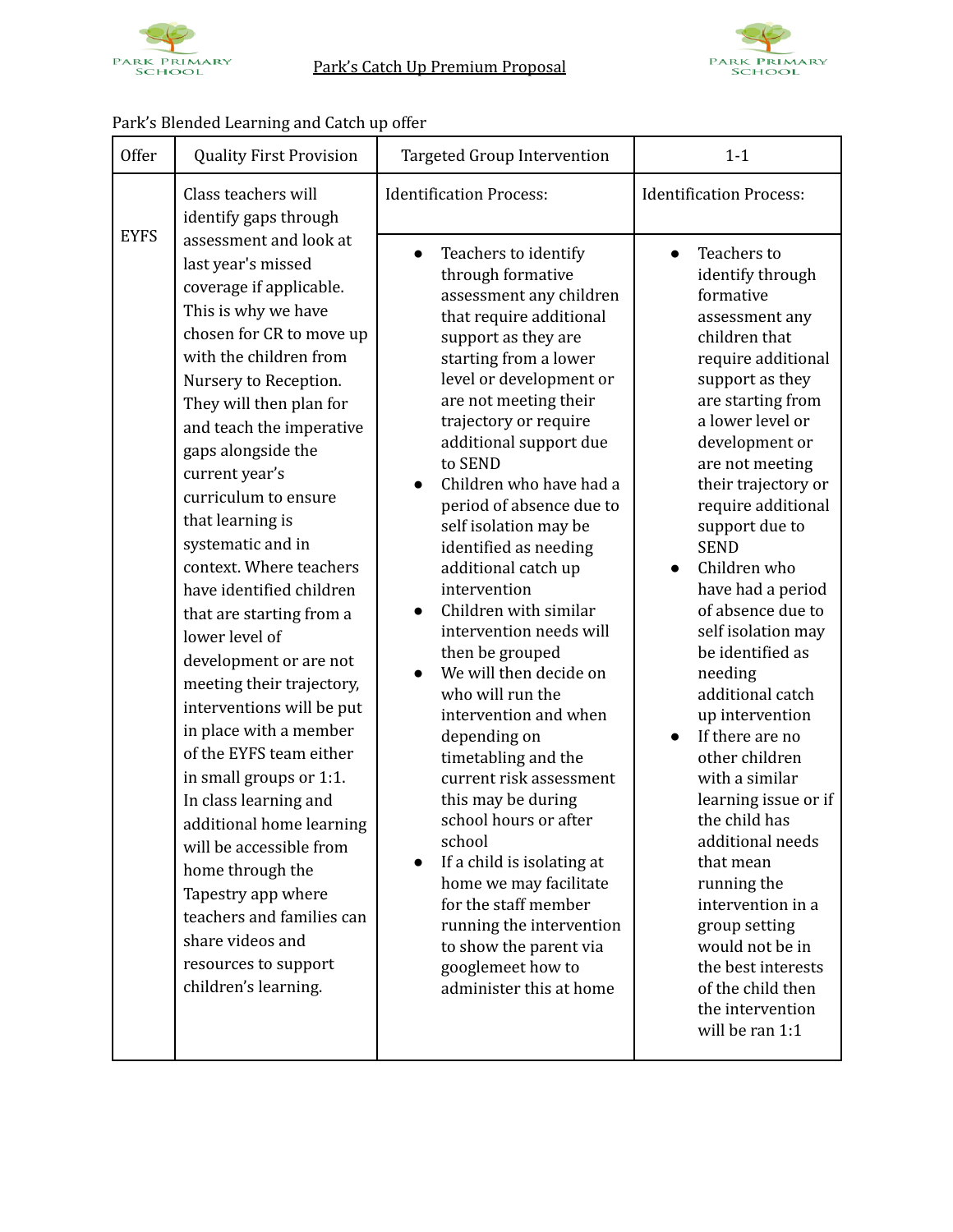



|     | Class teachers will<br>identify gaps through                                                                                                                                                                                                                                                                                                                                                                                                                                                                                                                                                                                                                                                                                                                                                                              | <b>Identification Process:</b>                                                                                                                                                                                                                                                                                                                                                                                                                                                                                                                                                                                                                                                                                                                                                                                                                                                                                                                                                    | <b>Identification Process</b>                                                                                                                                                                                                                                                                                                                                                                                                                                                                                                                                                                                                                                                                                                                                         |
|-----|---------------------------------------------------------------------------------------------------------------------------------------------------------------------------------------------------------------------------------------------------------------------------------------------------------------------------------------------------------------------------------------------------------------------------------------------------------------------------------------------------------------------------------------------------------------------------------------------------------------------------------------------------------------------------------------------------------------------------------------------------------------------------------------------------------------------------|-----------------------------------------------------------------------------------------------------------------------------------------------------------------------------------------------------------------------------------------------------------------------------------------------------------------------------------------------------------------------------------------------------------------------------------------------------------------------------------------------------------------------------------------------------------------------------------------------------------------------------------------------------------------------------------------------------------------------------------------------------------------------------------------------------------------------------------------------------------------------------------------------------------------------------------------------------------------------------------|-----------------------------------------------------------------------------------------------------------------------------------------------------------------------------------------------------------------------------------------------------------------------------------------------------------------------------------------------------------------------------------------------------------------------------------------------------------------------------------------------------------------------------------------------------------------------------------------------------------------------------------------------------------------------------------------------------------------------------------------------------------------------|
| KS1 | assessment and look at<br>last year's missed<br>coverage if applicable.<br>This is why we have<br>chosen for KA to come up<br>with the children from<br>Reception to Y1. They<br>will then plan for and<br>teach the imperative<br>gaps alongside the<br>current year's<br>curriculum to ensure<br>that learning is<br>systematic and in<br>context. Where teachers<br>have identified children<br>that are not meeting<br>their trajectory,<br>interventions will be put<br>in place with a member<br>of the school staff team<br>either in small groups or<br>1:1.<br>In class learning and<br>additional home learning<br>will be accessible from<br>home through the<br>GoogleClassroom where<br>teachers can share the<br>must, could, should<br>aspects of the curriculum<br>for children to learn from<br>at home. | Teachers to identify<br>$\bullet$<br>through formative and<br>summative assessment<br>any children that require<br>additional support as<br>they are not meeting<br>their trajectory or<br>require additional<br>support due to SEND<br>Children who have had a<br>period of absence due to<br>self isolation may be<br>identified as needing<br>additional catch up<br>intervention<br>Children with similar<br>intervention needs will<br>then be grouped<br>We will then decide on<br>who will run the<br>intervention and when<br>depending on<br>timetabling and the<br>current risk assessment<br>this may be during<br>school hours, after<br>school or online<br>If a child is isolating at<br>home we may facilitate<br>for the staff member<br>running the intervention<br>to show the parent via<br>googlemeet how to<br>administer this at home<br>if the child is unable to<br>access the intervention<br>on GoogleMeet due to<br>their age or an additional<br>need | Teachers to<br>$\bullet$<br>identify through<br>formative and<br>summative<br>assessment any<br>children that<br>require additional<br>support as are not<br>meeting their<br>trajectory or<br>require additional<br>support due to<br><b>SEND</b><br>Children who<br>have had a period<br>of absence due to<br>self isolation may<br>be identified as<br>needing<br>additional catch<br>up intervention<br>If there are no<br>$\bullet$<br>other children<br>with a similar<br>learning issue or if<br>the child has<br>additional needs<br>that mean<br>running the<br>intervention in a<br>group setting<br>would not be in<br>the best interests<br>of the child then<br>the intervention<br>will be ran 1:1<br>during school<br>hours, after school<br>or online |